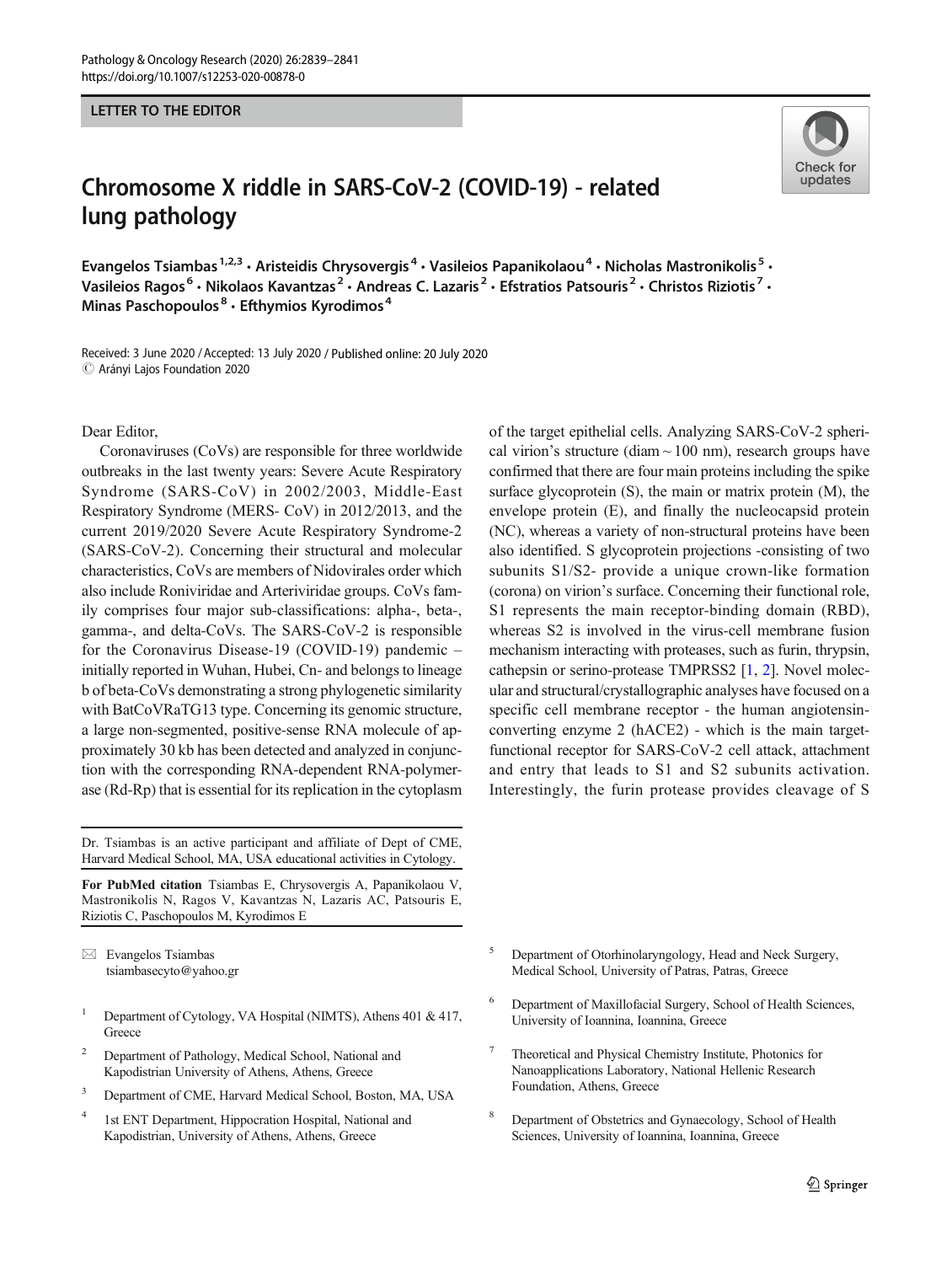<span id="page-1-0"></span>glycoprotein to S1/S2 subunits in lung infected epithelia, dramatically in type II pneumonocytes [[3\]](#page-2-0). Mechanisms of furin interaction with other critical molecules including hypoxia factors seem to be also significant regarding its expression and activity in SARS-CoV-2 cell entry [\[4](#page-2-0)].

Rapidly developed bilateral pneumonia is the most severe complication affecting critically the lower respiratory tract anatomy leading also to increased mortality rates, especially in males, older, immunocompromised patients and others with a history of metabolic (diabetes mellitus, obesity) or other chronic diseases (malignancies, cardio-vascular and pulmonary failure). A recently published study - based on autopsy procedures - revealed serious specific pathological findings representative of a distinctive acute interstitial pneumonia in COVID-19 molecularly positive victims. Concerning lung epithelia, infected tissues are characterized by diffuse alveolar damage combined with microvascular lesions and also with intra/extra-vascular fibrin deposition. Intravascular trapping of neutrophils combined with microthrombi in arterioles are also observed, whereas gross pulmonary thromboemboli with pulmonary infarcts and diffuse hemorrhage are also included in the pathological landscape [[5\]](#page-2-0). Lymphocytic pneumonitis, pericarditis and myocarditis were also detected in the corresponding examined tissues of dead patients.

According to the latest published epidemiologic data, SARS-CoV-2-mediated COVID-19 pandemic demonstrates aggressive clinic-pathological profiles in significant subsets of the infected patients –especially in males- and for this reason the role of chromosome X that hosts the hACE2 gene (band Xp22.2) seem to be critical. Genomic analyses in humans have shown that this chromosome contains approximately 800 genes that encode for protein products. It is also well established that males and females retain one of their mother's X chromosomes, whereas females retain another X chromosome from their father. Based on this inheritance pattern, mutations, deletions, amplifications or single nucleotide polymorphisms (SNPs) in X linked genes - such as hACE2 affect directly their expression profiles in males leading to altered proteins, since they have only one X chromosome hosting one copy of each gene. In contrast, female carriers of abnormal genes demonstrate a normal phenotype due to the second normal and functional gene copy. A prospective cohort study analyzed a dataset including information for incidence rates, infectivity potential and phenotype characteristics in COVID-19 patients in U.S.A. hospitals. They reported that males demonstrated more frequently a progressively aggressive clinical image than females, needing admission to an intensive care unit and oxygen supply for a long time [[6\]](#page-2-0). Furthermore, they reported significantly higher mortality rates among male infected patients compared to females, although the age-dependent mortality risk was equal for both genders.

Another molecular study based on genome-wide linkage scan analysis, explored the role of SNPs in a specific clinicpathological entity -familial intracranial aneurysms- in Japanese families. Among the analyzed genes, hACE2 demonstrated specific SNPs in the majority of the examined cases, whereas none of them was strongly involved in the development and progression of the aneurysms [\[7](#page-2-0)]. Similarly, another A/G SNP based analysis in Chinese people showed increased level of G allele frequencies –especially in male patients with metabolic syndrome - correlated to hypertension [[8](#page-2-0)]. Concerning SARS-CoV-2 cell membrane binding, the impact of these SPNs in potential structural modifications and expression patterns of the hACE2 molecule remains unknown. Interestingly, differences in response to the current viral infection regarding males and females, could be partially explained by the activation of immune regulatory X-linked genes, such as the Toll –like Receptors 7 and 8 (TLR7/8), which lay

Fig. 1 Schematic presentation of X-linked hACE2 and other critical genes in COVID-19. Females host two alleles, whereas males only one. SNPs, rearrangements, epigenetic changes (red spot: abnormal allele, green spot: normal) on Xp22.2 and other Xp bands affect directly normal structure, expression and function of the corresponding proteins in males. (hACE2: human Angiotensin-Converting Enzyme 2, TLR7/8: Toll –like Receptors 7 and 8, FOXP3: Forkhead Box P3, RGN: ReGucalciN; SNP: single nucleotide polymorphisms;  $Ca^{2+}$ : calcium)